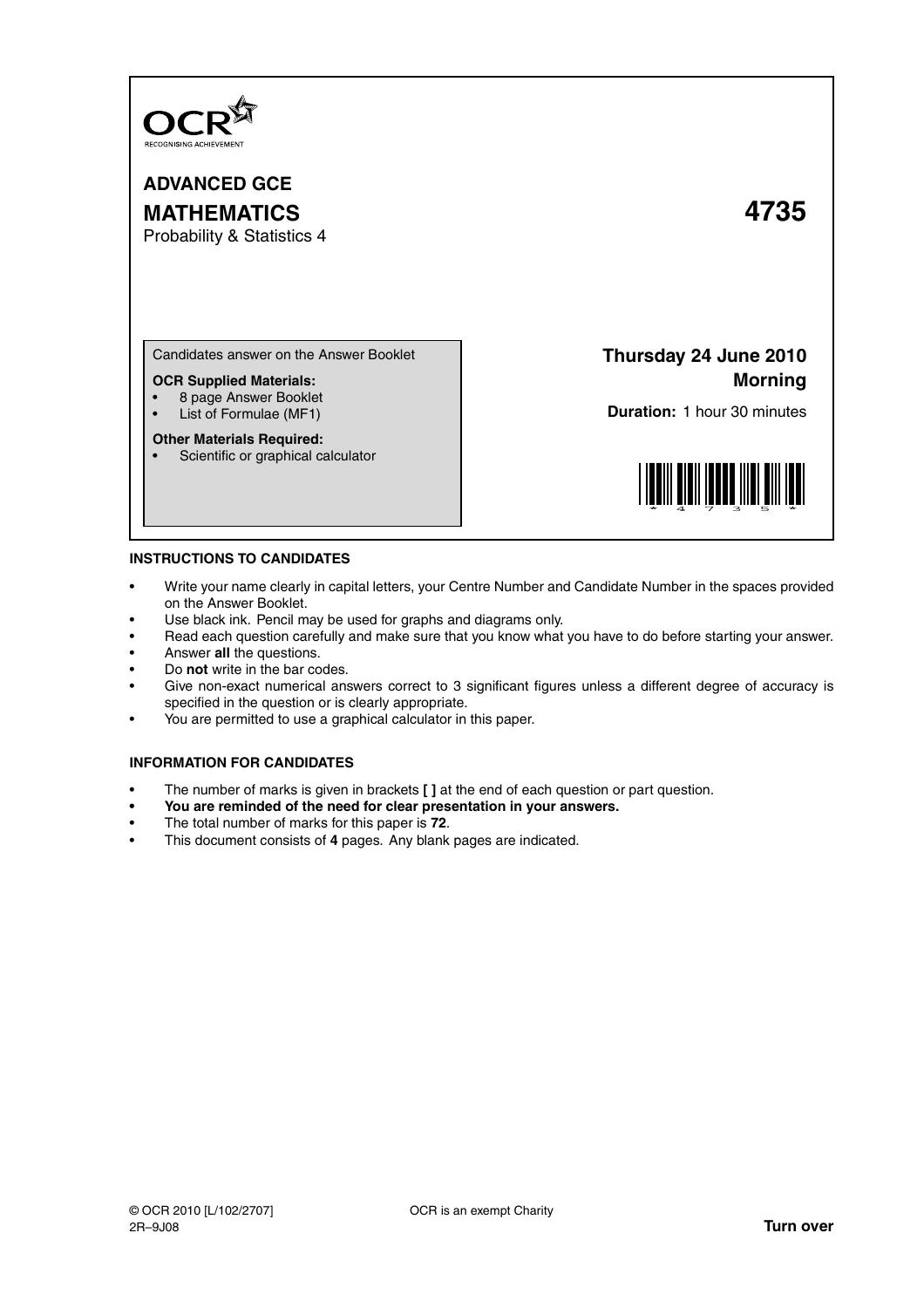- **1** For the variables *A* and *B*, it is given that  $Var(A) = 9$ ,  $Var(B) = 6$  and  $Var(2A 3B) = 18$ .
	- **(i)** Find Cov( $A, B$ ). **[3]**
	- **(ii)** State with a reason whether *A* and *B* are independent. **[1]**
- **2** The probability generating function of the discrete random variable *X* is  $\frac{e^{4t^2}}{4}$  $\frac{1}{e^4}$ . Find
	- (i)  $E(X)$ , [3]

(ii) 
$$
P(X = 2)
$$
. [3]

- **3**  $X_1$  and  $X_2$  are continuous random variables. Random samples of 5 observations of  $X_1$  and 6 observations of  $X_2$  are taken. No two observations are equal. The 11 observations are ranked, lowest first, and the sum of the ranks of the observations of  $\overrightarrow{X}_1$  is denoted by *R*.
	- **(i)** Assuming that all rankings are equally likely, show that  $P(R \le 17) = \frac{2}{231}$ .  $\frac{2}{231}$ . [5]

The marks of 5 randomly chosen students from School *A* and 6 randomly chosen students from School *B*, who took the same examination, achieving different marks, were ranked. The rankings are shown in the table.

| Rank   |                |                |                          |   |                |                |         |         | ◡ |  |
|--------|----------------|----------------|--------------------------|---|----------------|----------------|---------|---------|---|--|
| School | $\overline{1}$ | $\overline{ }$ | $\overline{\phantom{a}}$ | ∼ | $\overline{ }$ | $\overline{1}$ | n<br>., | 77<br>∼ |   |  |

- **(ii)** For a Wilcoxon rank-sum test, obtain the exact smallest significance level for which there is evidence of a difference in performance at the two schools. **[2]**
- **4** The moment generating function of a continuous random variable *Y*, which has a  $\chi^2$  distribution with *n* degrees of freedom, is  $(1 - 2t)^{-\frac{1}{2}n}$ , where  $0 \le t < \frac{1}{2}$ .

(i) Find 
$$
E(Y)
$$
 and  $Var(Y)$ . [5]

For the case *n* = 1, the sum of 60 independent observations of *Y* is denoted by *S*.

- **(ii)** Write down the moment generating function of *S* and hence identify the distribution of *S*. **[2]**
- **(iii)** Use a normal approximation to estimate  $P(S \ge 70)$ . [3]
- **5** In order to test whether the median salary of employees in a certain industry who had worked for three years was £19 500, the salaries *x*, in thousands of pounds, of 50 randomly chosen employees were obtained.
	- (i) The values  $|x 19.5|$  were calculated and ranked. No two values of x were identical and none was equal to 19.5. The sum of the ranks corresponding to positive values of  $(x - 19.5)$  was 867. Stating a required assumption, carry out a suitable test at the 5% significance level. **[10]**
	- **(ii)** If the assumption you stated in part **(i)** does not hold, what test could have been used? **[1]**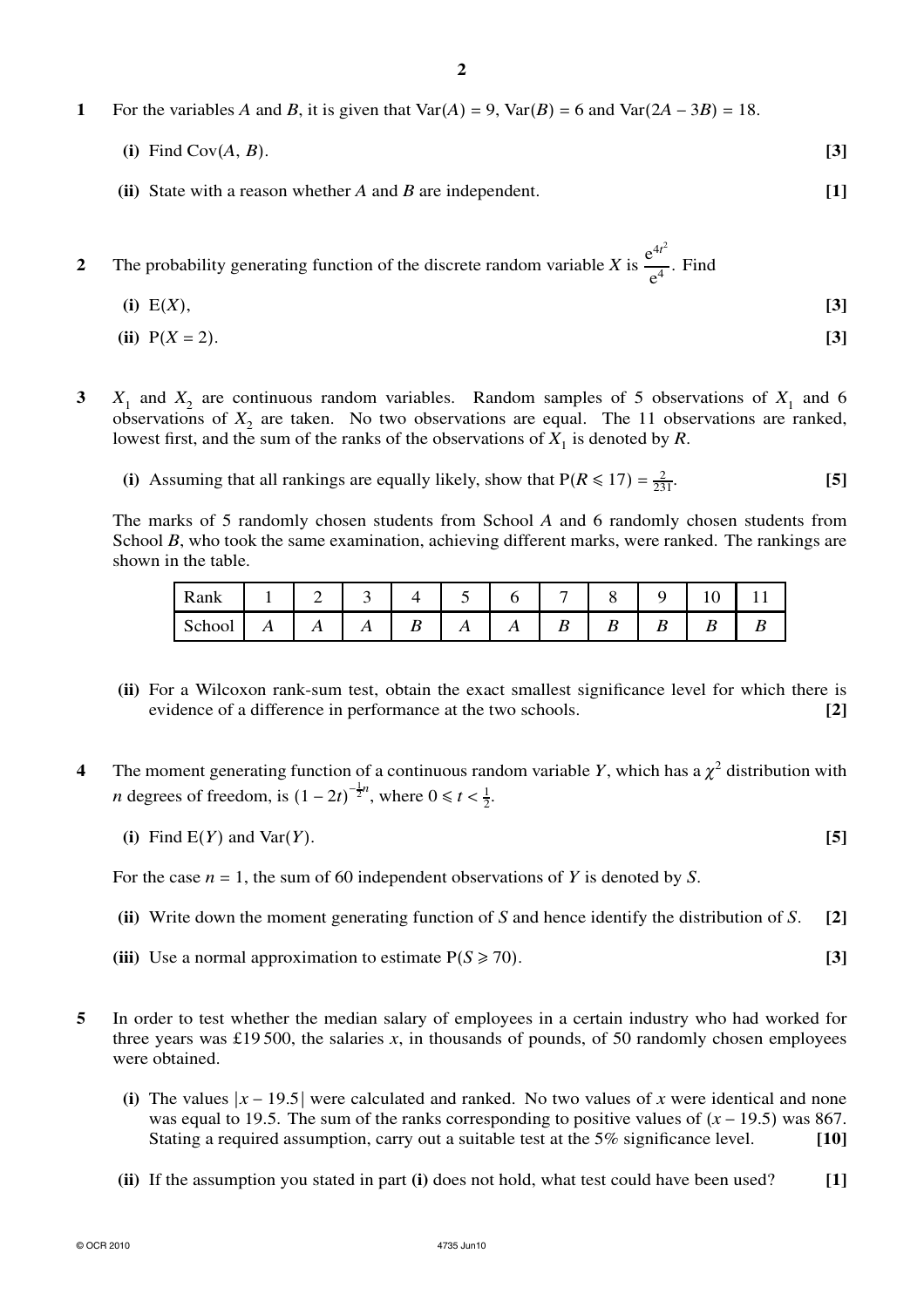**6** Nuts and raisins occur in randomly chosen squares of a particular brand of chocolate. The numbers of nuts and raisins are denoted by *N* and *R* respectively and the joint probability distribution of *N* and *R* is given by

$$
f(n, r) = \begin{cases} c(n + 2r) & n = 0, 1, 2 \text{ and } r = 0, 1, 2, \\ 0 & \text{otherwise,} \end{cases}
$$

where *c* is a constant.

- **(i)** Find the value of *c*.  $[3]$
- **(ii)** Find the probability that there is exactly one nut in a randomly chosen square. **[2]**
- **(iii)** Find the probability that the total number of nuts and raisins in a randomly chosen square is more  $\text{than 2.}$  [2]
- **(iv)** For squares in which there are 2 raisins, find the mean number of nuts. **[4]**
- **(v)** Determine whether *N* and *R* are independent. **[2]**
- **7** The continuous random variable *X* has probability density function given by

$$
f(x) = \begin{cases} \frac{x}{2\theta^2} & 0 \le x \le 2\theta, \\ 0 & \text{otherwise,} \end{cases}
$$

where  $\theta$  is an unknown positive constant.

- (i) Find  $E(X^n)$ , where  $n \neq -2$ , and hence write down the value of  $E(X)$ . **[3]**
- **(ii)** Find
	- **(a)** Var(*X*),
	- **(b)**  $Var(X^2)$ .

# **[4]**

- (iii) Find  $E(X_1 + X_2 + X_3)$  and  $E(X_1^2 + X_2^2 + X_3^2)$ , where  $X_1, X_2$  and  $X_3$  are independent observations of *X*. Hence construct unbiased estimators,  $T_1$  and  $T_2$ , of  $\theta$  and Var(*X*) respectively, which are based on  $X_1$ ,  $X_2$  and  $X_3$ . **[6]**
- $(iv)$  Find Var $(T_2)$ . ). **[2]**
- 8 For the events *L* and *M*,  $P(L | M) = 0.2$ ,  $P(M | L) = 0.4$  and  $P(M) = 0.6$ .
	- (i) Find  $P(L)$  and  $P(L' \cup M')$ ). **[3]**
	- (ii) Given that, for the event *N*,  $P(N | (L \cap M)) = 0.3$ , find  $P(L' \cup M' \cup N'$ ). **[3]**